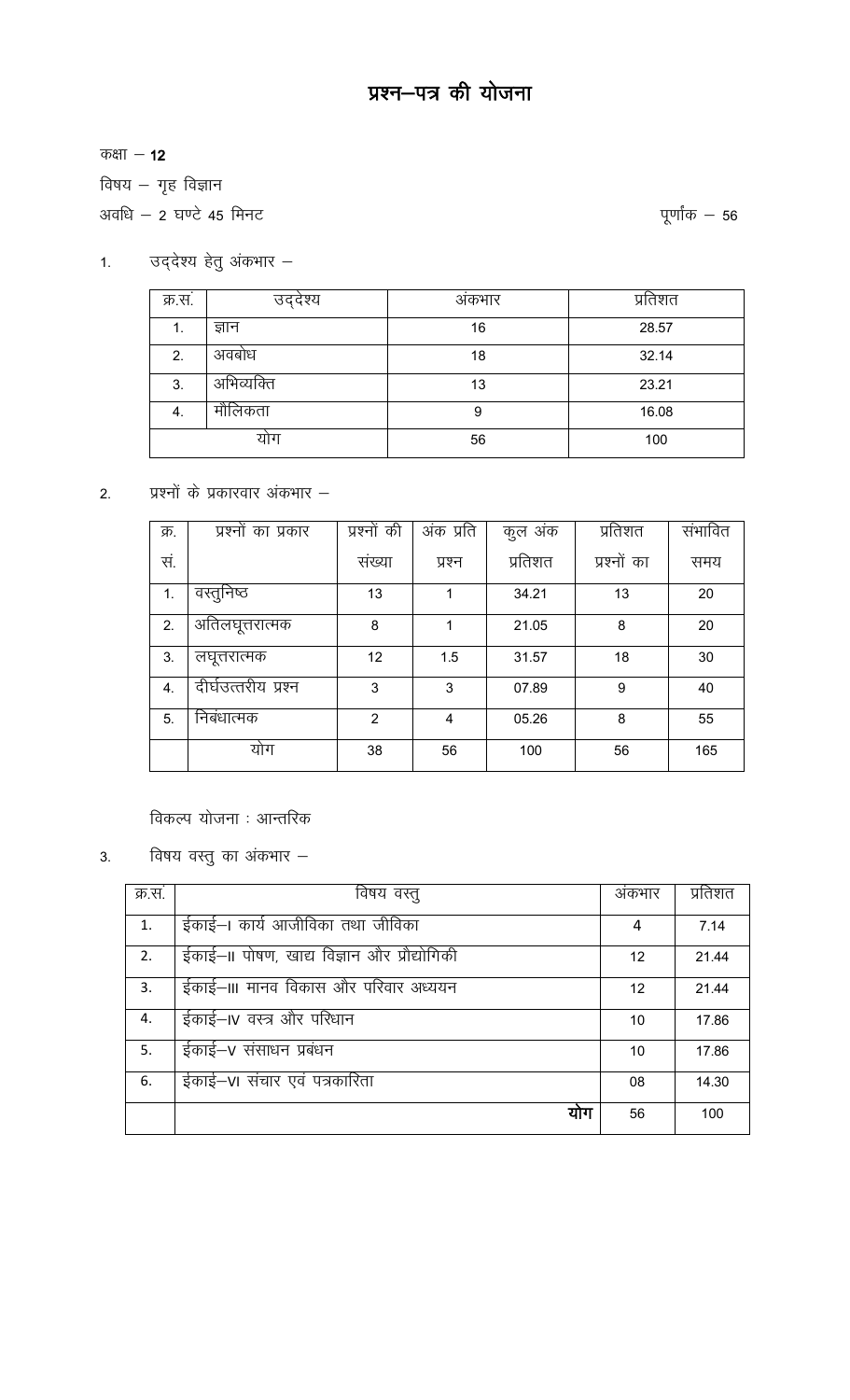प्रश्न–पत्र ब्ल्यू प्रिन्ट

|         | पूर्णांक<br>विषय :– गृह विज्ञान<br>कक्षा $-12$<br>$-56$ |         |         |                |              |            |        |         |                |              |            |                        |         |                |              |            |                |         |                   |              |            |        |
|---------|---------------------------------------------------------|---------|---------|----------------|--------------|------------|--------|---------|----------------|--------------|------------|------------------------|---------|----------------|--------------|------------|----------------|---------|-------------------|--------------|------------|--------|
| क्र.सं. | उद्देश्य इकाई / उप इकाई                                 |         |         | ज्ञान          |              |            | अवबोध  |         |                |              |            | ज्ञानोपयोग /अभिव्यक्ति |         |                |              |            | कौशल / मौलिकता |         |                   |              |            | योग    |
|         |                                                         | क्लूनिष | अति.लघु | लघु उत्तरात्मक | दीर्घउत्तरीय | निबन्धत्मक | क्तूषि | अति.लघु | लघु उत्तरात्मक | दीर्घउत्तरीय | निबन्धत्मक | ग्लुलि                 | अति.लघु | लघु उत्तरात्मक | दीर्घउत्तरीय | निबन्धत्मक | ग्लुषि         | अति.लघू | उत्तरात्मक<br>हुण | दीर्घउत्तरीय | निबन्धत्मक |        |
| 1.      | ईकाई–। कार्य आजीविका तथा<br>जीविका                      |         |         |                |              |            |        | 1(1)    | 1.5(1)         |              |            |                        |         | 1.5(1)         |              |            |                |         |                   |              |            | 4(3)   |
| 2.      | ईकाई–॥ पोषण, खाद्य विज्ञान और<br>प्रौद्योगिकी           | 3(1)    | $1(-)$  |                |              |            |        | $2(-)$  | 3(2)           |              |            |                        |         | 1.5(1)         |              |            |                |         | 1.5(1)            |              |            | 12(5)  |
| 3.      | ईकाई—III मानव विकास और परिवार<br>अध्ययन                 | 3(1)    | $1(-)$  |                |              |            |        | $2(-)$  | 3(2)           |              |            |                        |         |                | 3(1)         |            |                |         |                   |              |            | 12(4)  |
| 4.      | ईकाई–IV वस्त्र और परिधान                                | $3(-)$  | $1(-)$  |                |              |            |        |         |                |              |            |                        |         | 1.5(1)         |              |            |                |         | 1.5(1)            | 3(1)         |            | 10(3)  |
| 5.      | ईकाई–v संसाधन प्रबंधन                                   | $3(-)$  |         |                |              |            |        |         | 1.5(1)         |              |            |                        |         | 1.5(1)         |              | $4(1)^{*}$ |                |         |                   |              |            | 10(3)  |
| 6.      | ईकाई-VI संचार एवं पत्रकारिता                            | $1(-)$  |         |                |              |            |        |         |                |              | 4(1)       |                        |         |                |              |            |                |         |                   | 3(1)         |            | 8(2)   |
|         | योग                                                     | 13(2)   | $3(-)$  |                |              |            |        | 5(1)    | 9(6)           |              | 4(1)       |                        |         | 6(4)           | 3(1)         | $4(1)^{*}$ |                |         | 3(2)              | 6(2)         |            |        |
|         | सर्वयोग                                                 |         |         | 16(2)          |              |            |        |         | 18(8)          |              |            |                        |         | 13(6)          |              |            |                |         | 9(4)              |              |            | 56(20) |

विकल्पों की योजना :- प्र.सं. 19 व 20 में एक आंतरिक विकल्प है निर्देश :- प्रश्न पत्र में मूल प्रश्न 20 हैं, जो प्रकारान्तर से कुल 38 हैं। नोट:- कोष्ठक में बाहर की संख्या अंकों की तथा भीतर प्रश्नों की द्योतक है।

हस्ताक्षर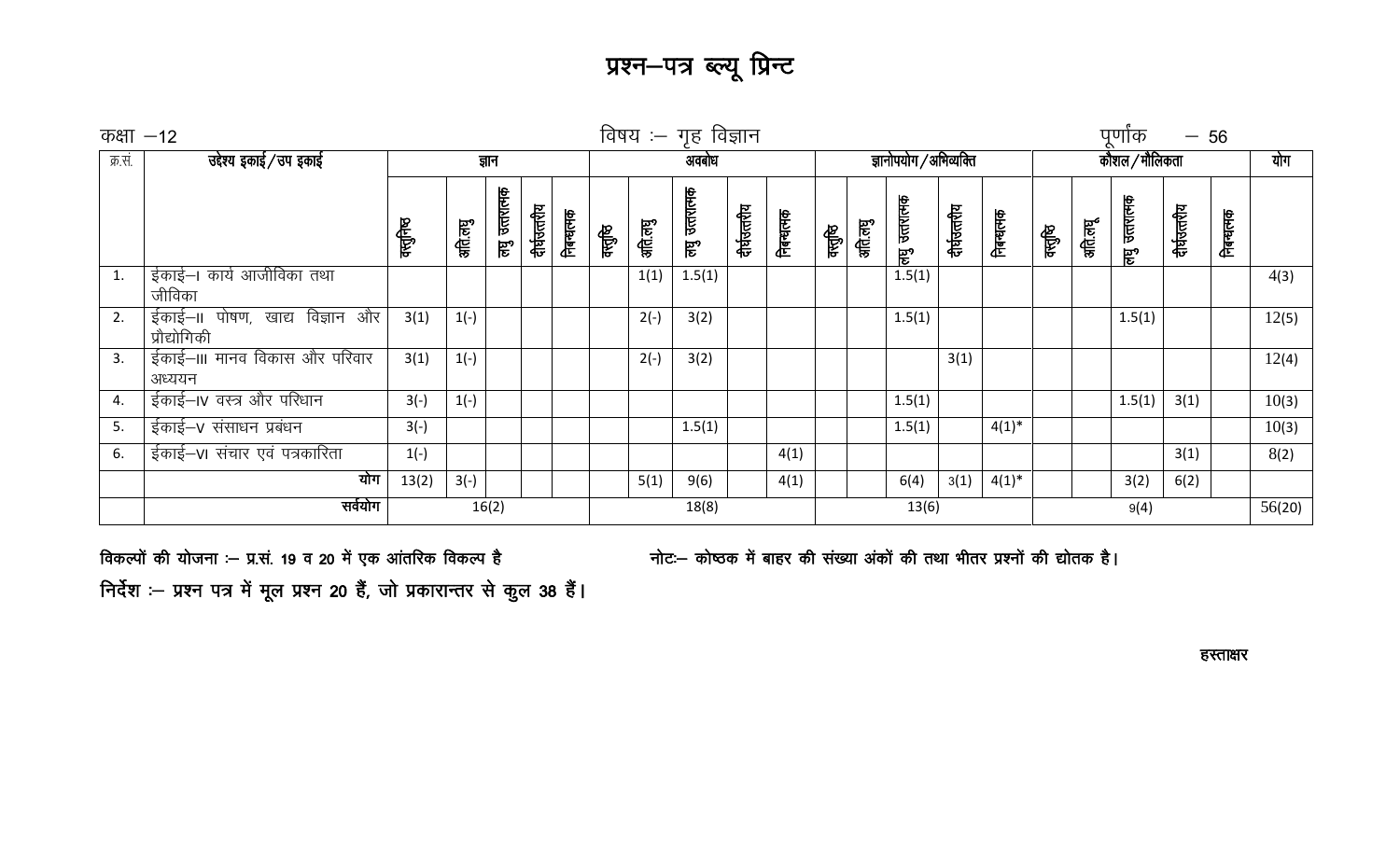# माध्यमिक शिक्षा बोर्ड राजस्थान, अजमेर उच्च माध्यमिक परीक्षा-2022 मॉडल प्रश्नपत्र ... . . . . . . . .<br>विषय — गृह विज्ञान<br>कक्षा — 12

समय- 2 घण्टे 45 मिनट

पूर्णांक — 56

 $\overline{1}$ 

 $\overline{1}$ 

 $\overline{1}$ 

## खण्ड $-$  अ **SECTION-A**

| <b>प्रश्न—1—</b> बहुविकल्पी प्रश्न :— (9x1 =9)      |                     |
|-----------------------------------------------------|---------------------|
| Multiple Choice Questions :-                        |                     |
| कल्याण कारी भोजन प्रबन्ध प्रतिष्ठान है :–<br>(i)    |                     |
| (अ) विद्यालय में मध्याहन भोजन                       | (ब) रेस्ट्रोरेन्ट   |
| (स) निजी होटल                                       | (द) स्पॉ            |
| Welfare Catering Services are :-                    |                     |
| (A) Mid day meals in schools                        | (B) Restaurants     |
| (C) Hotels                                          | (D) SPA             |
| (ii) सूक्ष्म पोषकों की कमी से रोग नही होता है :–    |                     |
| (अ) रिकेट्स                                         | (ब) एड्स            |
| (स) स्कर्वी                                         | (द) अरक्ताल्पता     |
| Disease not occur due to leak of micro Nutrients :- |                     |
| (A) Rickets                                         | (B) Aids            |
| (C) Scurvey                                         | (D) Anemia          |
| खाद्य पदार्थों के भौतिक संकट है :–<br>(iii)         |                     |
| (अ) बाल                                             | (ब) तना और बीज      |
| (स) पत्थर                                           | (द) उपरोक्त सभी     |
| Physical Hazards of foods are :-                    |                     |
| (A) Hair                                            | (B) Stems and Seeds |
| (C) Stones                                          | (D) above all       |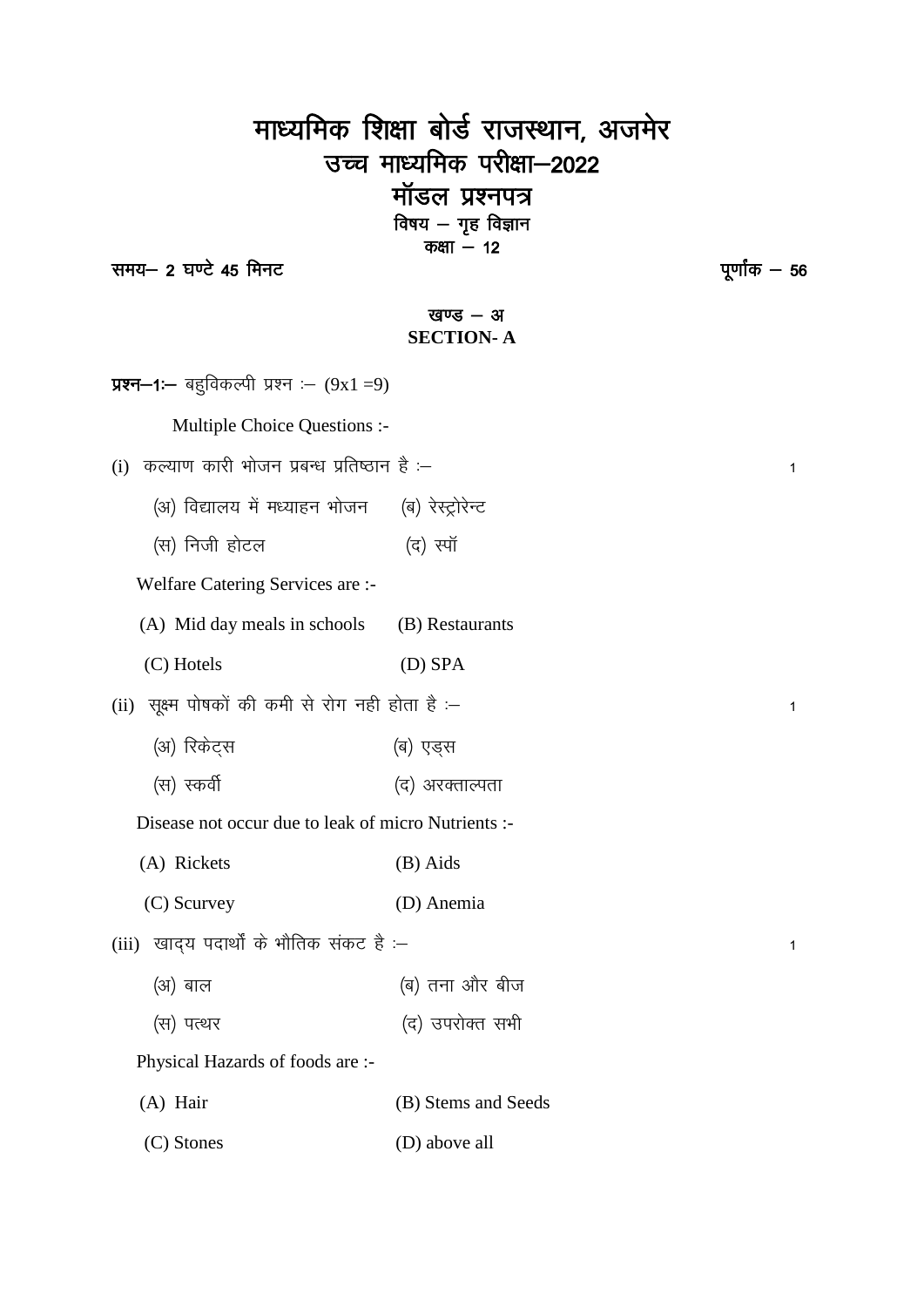| (iv) विद्यालय पूर्व बालकों के शारिरीक देखभाल में नही आता है :– |                            | 1            |
|----------------------------------------------------------------|----------------------------|--------------|
| (अ) खान–पान                                                    | (ब) मलमूत्र विर्सजन        |              |
| (स) सफाई                                                       | (द) टेलीविजन देखना         |              |
| Physical care of presehoolers not includes :-                  |                            |              |
| (A) Feeding                                                    | (B) Exeretion              |              |
| (C) Cleanliness                                                | (D) Watching T.V.          |              |
| $(v)$ बाल अपराधी के लिए होना चाहिए :–                          |                            | $\mathbf{1}$ |
| (अ) पूर्नवास                                                   | (ब) संरक्षण                |              |
| (स) उचित देखभाल                                                | (द) उपरोक्त सभी            |              |
| Juvenile delinquent requires :-                                |                            |              |
| (A) Rehabilitation                                             | (B) Protection             |              |
| (C) Proper Care                                                | (D) all of the above       |              |
| (vi) रंग के तीन रूप होते हैं :-                                |                            | 1            |
| (अ) हयू (रंग) मान,तीव्रता                                      | (ब) मान, तीव्रता, व पीला   |              |
| (स) तीव्रता हयू व इडिगो                                        | (द) उपरोक्त में से कोई नही |              |
| Colour is specified in three aspects :-                        |                            |              |
| (A) Hau, Value, Chroma                                         | (B) Value, Chroma, Yellow  |              |
| (C) Chroma, Hue Indigo                                         | (D) None of these          |              |
| (vii) प्राथमिक रंग है $-$                                      |                            | 1            |
| (अ) लाल                                                        | (ब) हरा                    |              |
| (स) नारंगी                                                     | (द) बैंगनी                 |              |
| Primary Colour is:-                                            |                            |              |
| (A) Red                                                        | (B) Green                  |              |
| (C) Orange                                                     | (D) Purple                 |              |
| (viii) व्यक्तिगत समारोह नही है $-$                             |                            |              |
| (अ) विवाह                                                      | (ब) विवाह समारोह           |              |
| (स) जन्मदिन की पार्टी                                          | (द) विश्व कप               |              |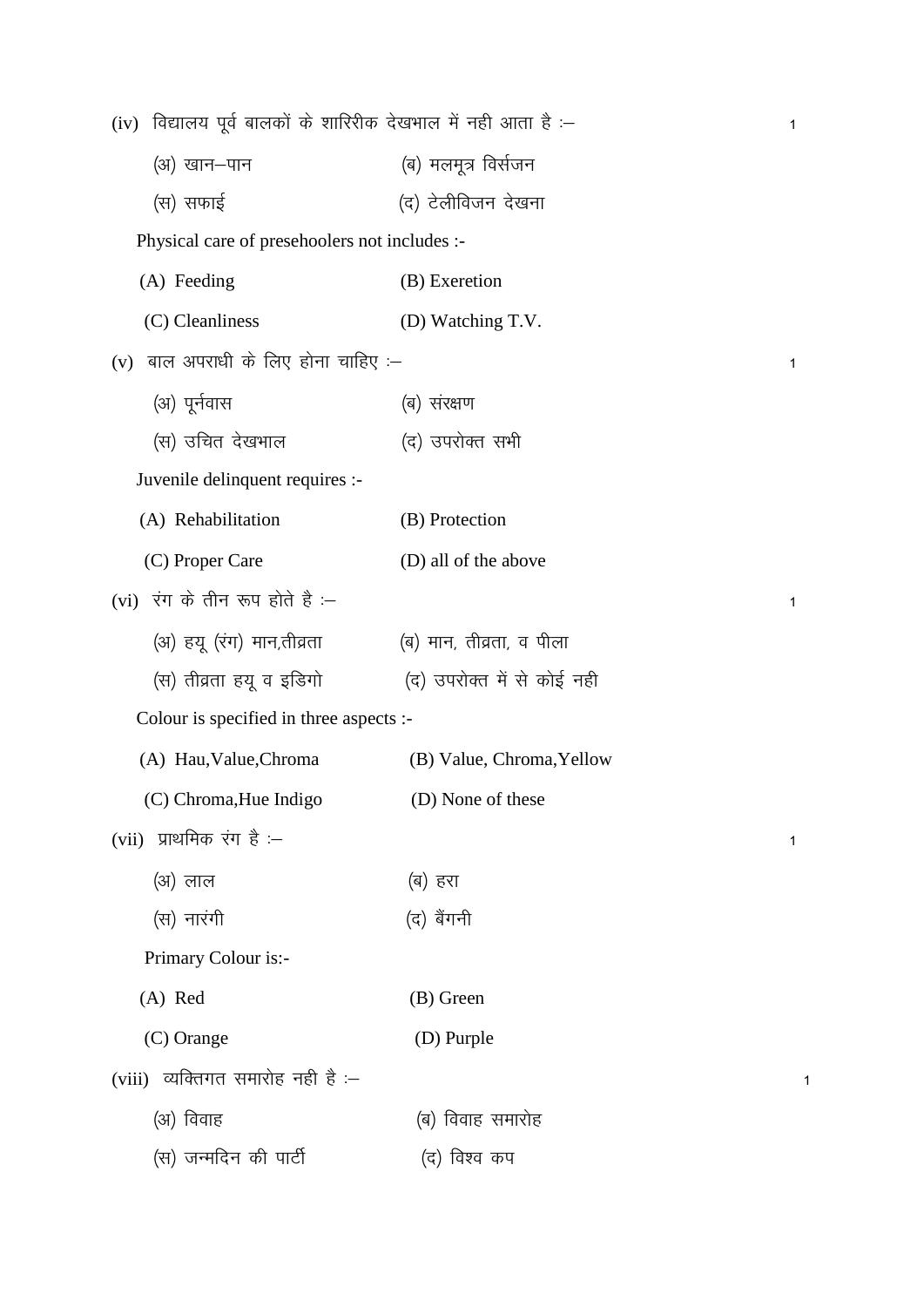Personal event is not includes:-

| (A) Marriage                                     | (B) Marriage Ceremany                                                             |   |
|--------------------------------------------------|-----------------------------------------------------------------------------------|---|
| (C) Birthday Party                               | (D) World Cup                                                                     |   |
| उपभोक्ता की प्रमुख समस्याऐं है :-<br>(ix)        |                                                                                   | 1 |
| (अ) मिलावट                                       | (ब) अधिक मूल्य                                                                    |   |
| (स) जानकारी का अभाव                              | (द) उपरोक्त सभी                                                                   |   |
| Main problems of Customers:-                     |                                                                                   |   |
| (A) Adulteration                                 | (B) High Price                                                                    |   |
| (C) Leak of Knowledge                            | (D) all of the above                                                              |   |
| <b>प्रश्न–2</b> . रिक्त स्थान की पूर्ति कीजिए :– | $(4x1=4)$                                                                         |   |
| Fill in the blanks:-                             |                                                                                   |   |
| (i)                                              | विशेष शिक्षा आवश्यकताओं वाले बच्चे सामान्य कक्षाओं में पढते है, तो यह व्यवस्था    |   |
| कहलाती है।                                       |                                                                                   | 1 |
|                                                  | Children with "SEN" special education need study with their peers, the arranement |   |
|                                                  |                                                                                   |   |
| (ii)                                             |                                                                                   | 1 |
|                                                  |                                                                                   |   |
| (iii)                                            | विद्यालय व महाविद्यालयों में उपभोक्ता शिक्षा हेतु होते है।                        | 1 |
|                                                  | ----------------------- are in school and college for consumer education.         |   |
| (iv)                                             |                                                                                   | 1 |
|                                                  | Red Ribbon express campaign generates awareness about----------------------       |   |
| <b>प्रश्न—3</b> . अतिलघुत्तरात्मक :— $(8x1=8)$   |                                                                                   |   |
| Very short type Questions :-                     |                                                                                   |   |
| जीवन स्तर से क्या तात्पर्य है ?<br>(i)           |                                                                                   | 1 |
| What is meant for standard of living?            |                                                                                   |   |
| पोषण से क्या अभिप्राय है ?<br>(ii)               |                                                                                   | 1 |
| <b>Define Nutrition?</b>                         |                                                                                   |   |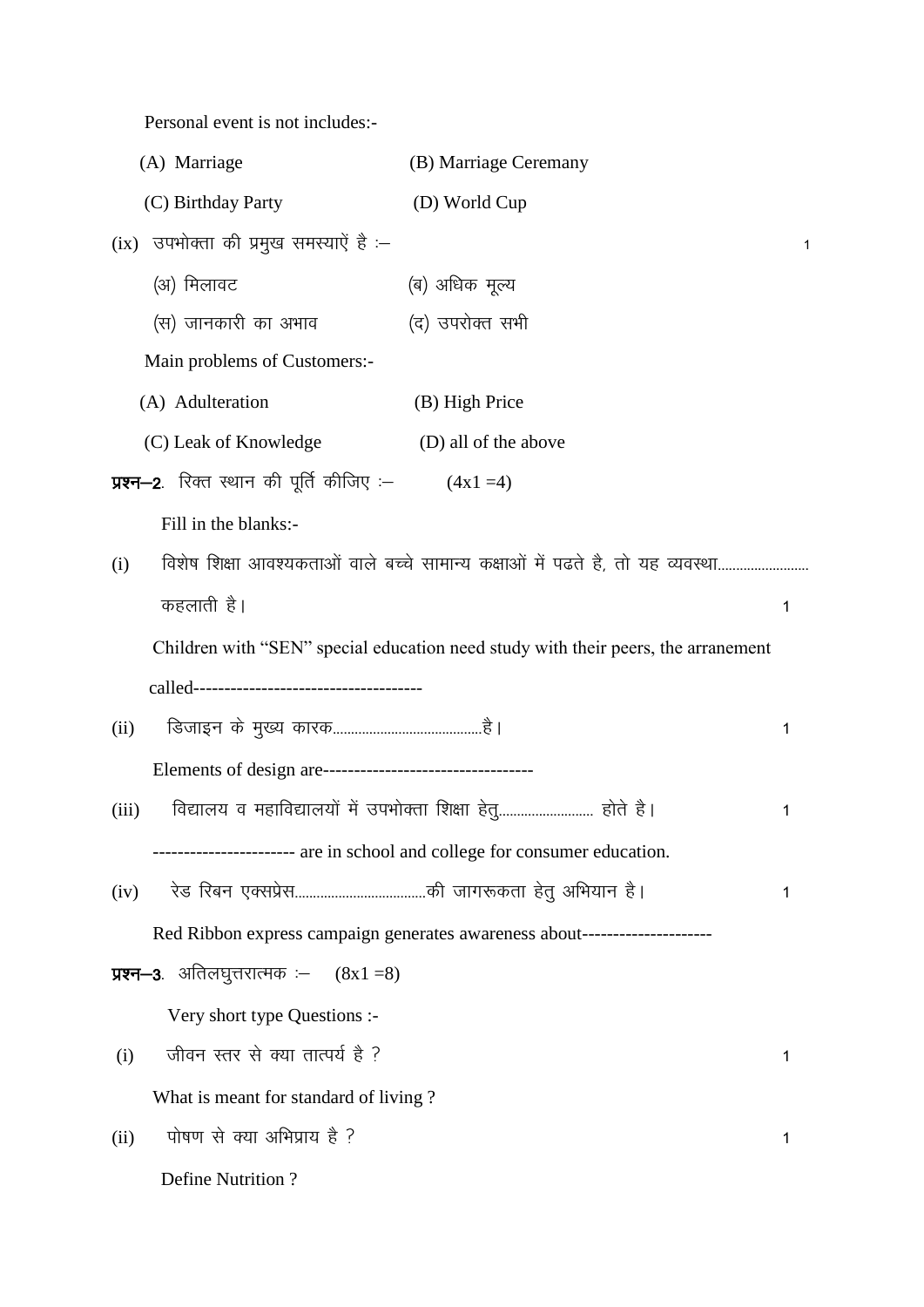| (iii)  | आहार चिकित्सा देने वाले व्यक्ति को क्या कहते ?          | 1           |
|--------|---------------------------------------------------------|-------------|
|        | What is the term use for person providing diet therapy? |             |
| (iv)   | मेन्यू (व्यंजन सूची) क्या है ?                          | 1           |
|        | What is MENU?                                           |             |
| (v)    | समावेशी शिक्षा से क्या अभिप्राय है ?                    | $\mathbf 1$ |
|        | What is meant by Inclusive education?                   |             |
| (vi)   | 2 से 3 वर्ष के बच्चों को क्या कहा जाता है ?             | 1           |
|        | Which term is used for two to three years old children? |             |
| (vii)  | अपंगता से आप क्या समझतें है ?                           | 1           |
|        | What do you understand by the term "Disability"?        |             |
| (viii) | द्वितीयक रंगो के नाम लिखिए ?                            | 1           |
|        |                                                         |             |

Write the name of secondary colours?

### खण्ड - ब **SECTION-B**

| अतिलघुत्तरात्मक :–<br>$(12x1.5=18)$<br>Short type Questions :-           |                |
|--------------------------------------------------------------------------|----------------|
| <b>प्रश्न–4</b> . गरीबी रेखा से आप क्या समझते है ?                       | $1\frac{1}{2}$ |
| What is poverty line?                                                    |                |
| <b>प्रश्न–5</b> . बाल श्रम रोकने के लिए आप क्या प्रयास करेगें ? (कोई एक) | $1\frac{1}{2}$ |
| What measures do you take to prevent child labour?                       |                |
| <b>प्रश्न—6</b> .  नैदानिक पोषण से आप क्या समझते है ?                    | $1\frac{1}{2}$ |
| What do you understand by clinical Nutrition?                            |                |
| <b>प्रश्न–7</b> . भोजन सेवा प्रबन्धन किसे कहते है ?                      | $1\frac{1}{2}$ |
| Define Catering Services?                                                |                |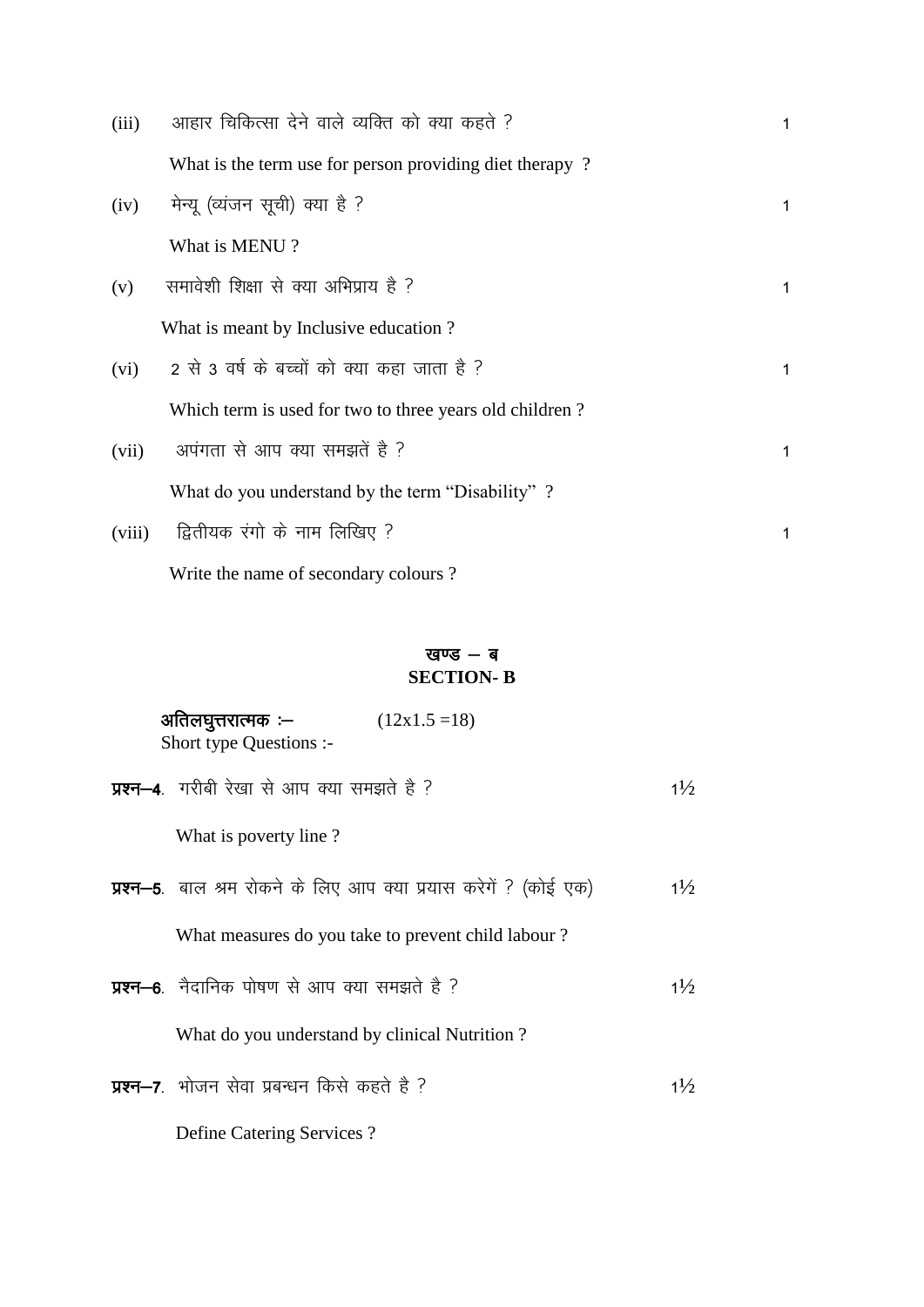प्रश्न-8. आप के आस-पास के परिवेश के लोग किन सामान्य पोषण सम्बन्धी समस्याओं का सामना कर रहे है ?

What are common nutritional problems faeing the people of your surrounding area?

- **प्रश्न-9**. व्यवसायिक भोजन प्रतिष्ठानों की सूची बनाइये ?(6 प्रतिष्ठान) Prepare list of 6 Commercial catering services.
- **प्रश्न–10**. एस. ओ. एस. बाल गांव कार्यक्रम के बारे में लिखिए। Write a note about SOS children's village.
- प्रश्न–11. आप का मित्र फैशन डिजाइनर बनाना चाहता है, आप अपने मित्र को क्या मार्गदर्शन देगें। Your friend want to be fashion designer, what guidance would you provide him.
- प्रश्न-12. " गोल चाकू" का चित्र बनाइये। Prepare diagram of Round Knife.
- प्रश्न-13. बच्चे सवेदनशील क्यों होते है ? Why are children Vulnerable.
- प्रश्न-14. आप अपनी फर्म के लिए कर्मचारी का चयन करते समय किन गुणों का ध्यान रखेगें ? What Questions would your prefer, while selecting employee for your firm?
- प्रश्न-15. मानव संसाधन के प्रमुख कार्य लिखिये ?

Write down the junction of human resources.

#### खण्ड $-$  स **SECTION-C**

दीर्घ उत्तरीय :–  $(3x3=6)$ 

प्रश्न-16. प्रारम्भिक बाल्यावस्था शिक्षक बनने के लिए आप क्या तैयारी करेगें ? 3

What preparation needed for you for early childhood teacher?

प्रश्न-17. फैशन चक्र का चित्र बनाइये। Prepare diagram of FASHION-CYCLE.